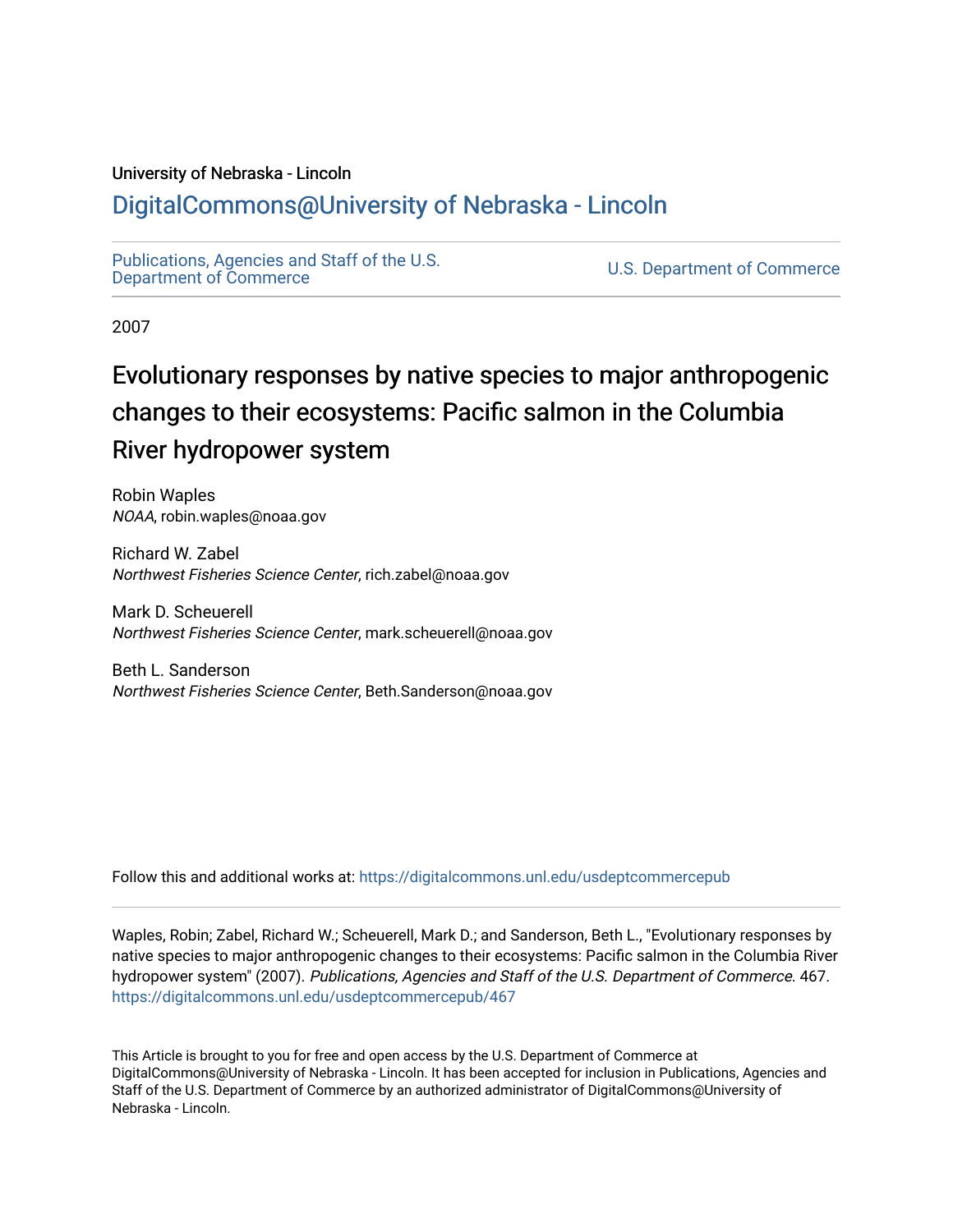## Evolutionary responses by native species to major **anthropogenic changes to their ecosystems: Pacific salmon in the Columbia River hydropower system**

ROBIN S. WAPLES,‡ RICHARD W. ZABEL,\* MARK D. SCHEUERELL\* and BETH L. SANDERSON† \**Fish Ecology Division,* †*Environmental Conservation Division,* ‡*Northwest Fisheries Science Center, 2725 Montlake Boulevard East, Seattle, WA 98112, USA*

## **Abstract**

**The human footprint is now large in all the Earth's ecosystems, and construction of large dams in major river basins is among the anthropogenic changes that have had the most profound ecological consequences, particularly for migratory fishes. In the Columbia River basin of the western USA, considerable effort has been directed toward evaluating demographic effects of dams, yet little attention has been paid to evolutionary responses of migratory salmon to altered selective regimes. Here we make a first attempt to address this information gap. Transformation of the free-flowing Columbia River into a series of slackwater reservoirs has relaxed selection for adults capable of migrating long distances upstream against strong flows; conditions now favour fish capable of migrating through lakes and finding and navigating fish ladders. Juveniles must now be capable of surviving passage through multiple dams or collection and transportation around the dams. River flow patterns deliver some groups of juvenile salmon to the estuary later than is optimal for ocean survival, but countervailing selective pressures might constrain an evolutionary response toward earlier migration timing. Dams have increased the cost of migration, which reduces energy available for sexual selection and favours a nonmigratory life history. Reservoirs are a benign environment for many non-native species that are competitors with or predators on salmon, and evolutionary responses are likely (but undocumented). More research is needed to tease apart the relative importance of evolutionary vs. plastic responses of salmon to these environmental changes; this research is logistically challenging for species with life histories like Pacific salmon, but results should substantially improve our understanding of key processes. If the Columbia River is ever returned to a quasinatural, free-flowing state, remaining populations might face a Darwinian debt (and temporarily reduced fitness) as they struggle to re-evolve historical adaptations.**

*Keywords*: dams, Darwinian debt, invasive species, migration, reservoirs, selective regimes

*Received 1 March 2007; revision received 25 June 2007; accepted 18 July 2007*

## **Introduction**

Humans have altered natural ecosystems for many thousands of years, but the rate and magnitude of these changes have increased dramatically since the Industrial Revolution, such that humans now dominate all of the Earth's ecosystems (Vitousek *et al*. 1997). Deforestation, industrial agriculture, harvest, pollution, and urbanization are among the anthropogenic factors that have produced

Correspondence: Robin Waples, Fax: (206) 860-3335; E-mail: robin.waples@noaa.gov

the most profound changes (Foley *et al*. 2005). In contrast to the attention that ecological responses to human disturbance have received, evolutionary consequences of these large-scale anthropogenic changes have been relatively neglected (Tseng 2007). The nature and magnitude of these evolutionary responses will be determined by interactions between the characteristics of the ecological changes and the biology and life history of the affected species.

Humanity already captures and uses more than half of the available fresh water on a global basis (Postel *et al*. 1996), largely through diversions and impoundments to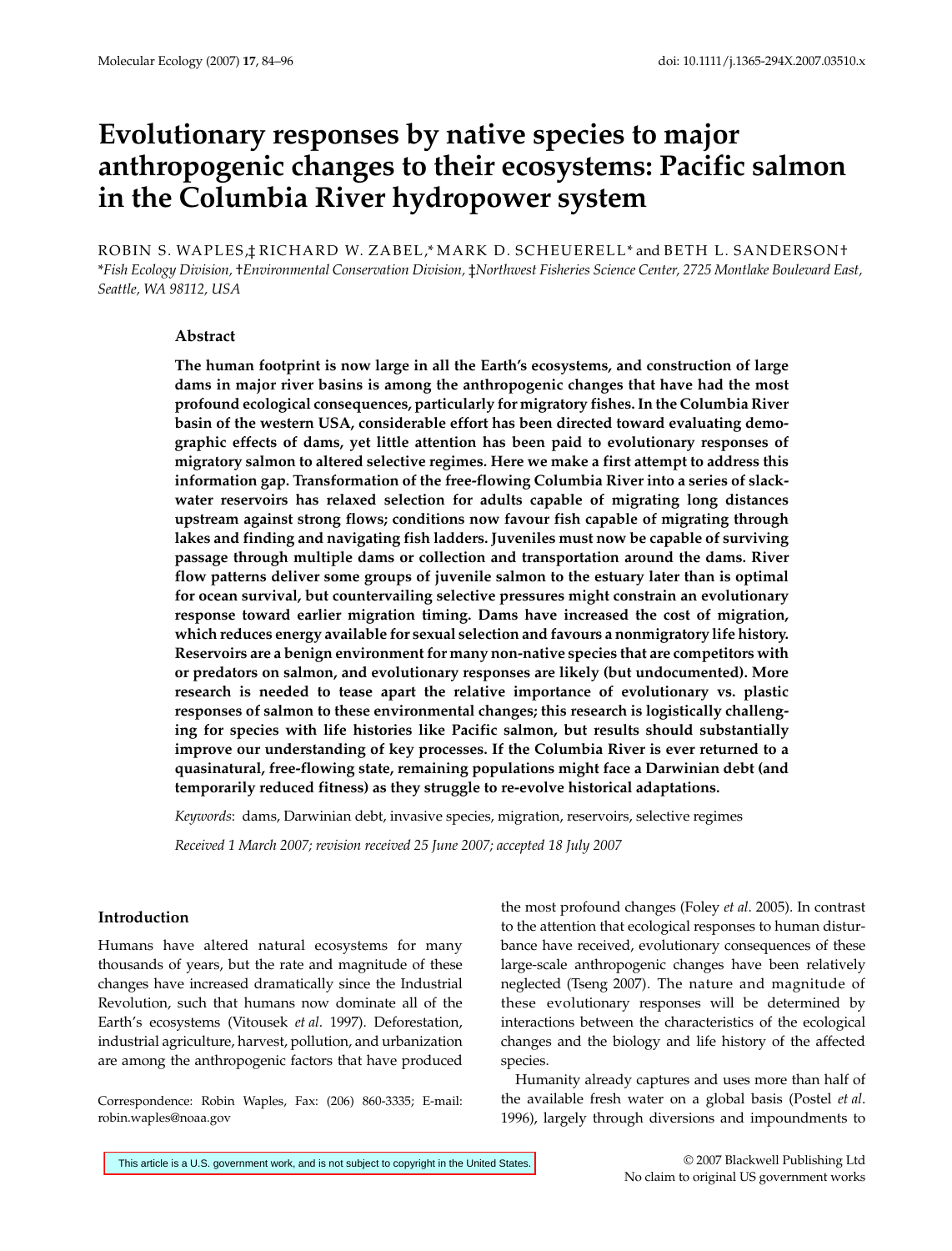

**Fig. 1** Map of the Columbia River Basin showing mainstem dams on the Columbia and Snake Rivers. Shaded areas are historical habitats for salmon that are now inaccessible because of impassable mainstem dams. Celilo Falls (mentioned in the text), which historically was found just downstream of the mouth of the Deschutes River, was inundated in 1957 by the reservoir created by the Dalles Dam.

rivers (Vitousek *et al*. 1997). Major dams typically remain in place for decades to centuries, producing long-lasting changes to natural ecosystems. These effects are pervasive: approximately 40 000 'large' (> 15 m tall) dams are in place worldwide (ICOLD 1998), and the vast majority of major rivers are impounded (McCully 2001). These impoundments have a particularly dramatic effect on the distribution, abundance, and life histories of migratory aquatic species (Merritt & Wohl 2002).

Among the major rivers most profoundly affected by dams is the Columbia River in the northwestern USA, which drains an area the size of France. By 1900, hundreds of small dams had been built within the basin to transport lumber (Sedell & Luchessa 1982) and supply water for municipal, industrial, irrigation, and livestock uses. Beginning in late 1800s, hydroelectric dams were constructed on larger tributaries. The Great Depression witnessed construction of federal hydropower projects of unprecedented size at Bonneville Dam and Grand Coulee Dam, to provide energy to fuel development of the interior Columbia River basin. Subsequently, nine more large dams were built between these structures on the Columbia, as

well as four on the lower Snake River, the Columbia's major tributary (Fig. 1). Over 100 large hydroelectric and multipurpose dams currently exist within the basin (NRC 1996).

The Columbia River basin was, historically, also a major producer of Pacific salmon (*Oncorhynchus* spp.), supporting an estimated 8–10 million adults per year prior to European contact (NRC 1996). The rich diversity of salmon populations within the basin was forged during repeated Pleistocene episodes of glacial expansion and retreat and by more recent Quaternary events. A great deal has been written about, and a large amount of money spent on, the effects of the Columbia River hydropower system on Pacific salmon (e.g. NRC 1996; Dietrich 2003; Williams 2006). Mainstem dams have transformed a free-flowing river into a series of long lakes. Impassable dams preclude access of anadromous fish to 45% of their historical habitat area within the basin, and those dams with passage facilities present special challenges for both juvenile and adult migrations. Cumulative human impacts have depressed Columbia River salmon populations to the point that most are now listed as threatened or endangered under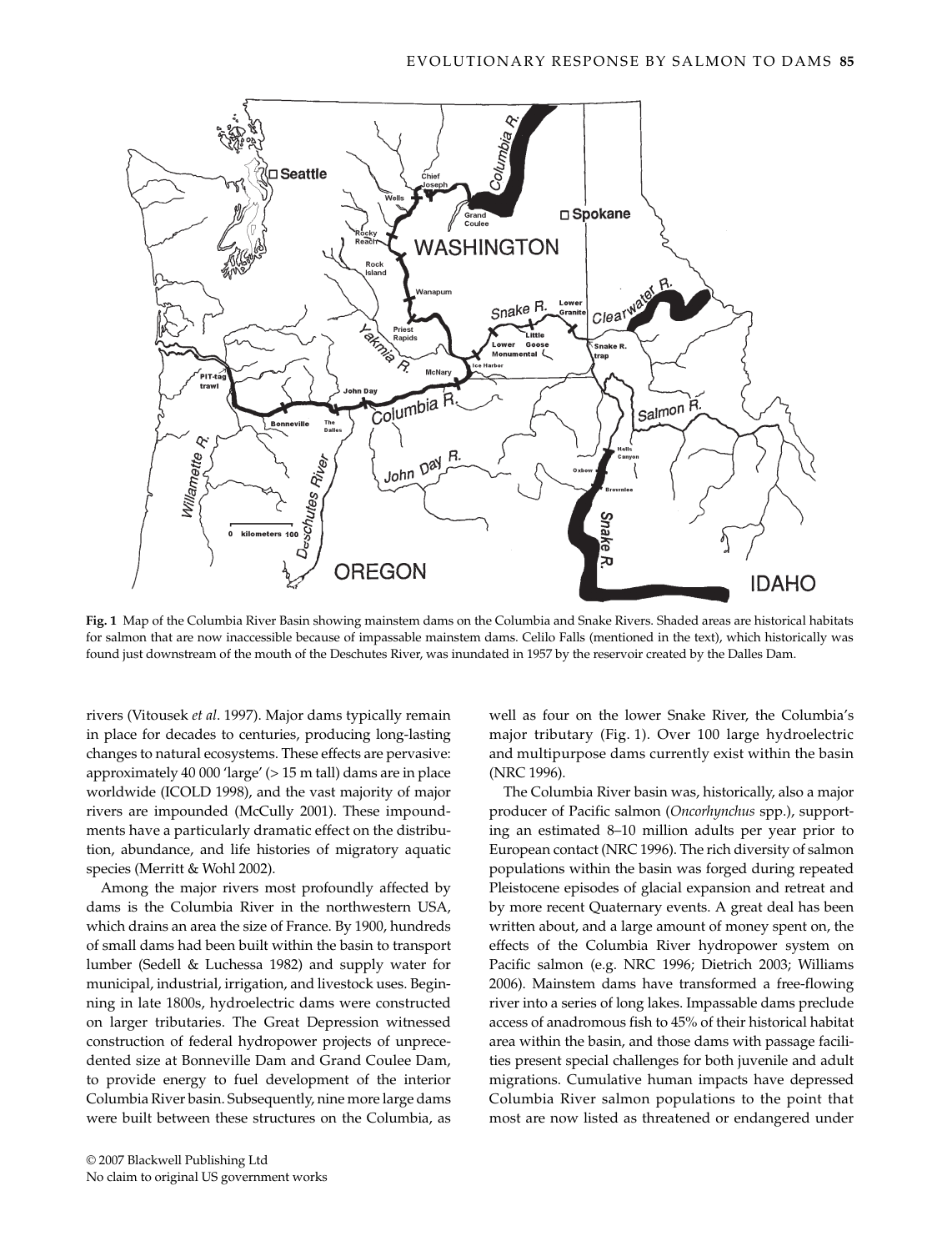[the US Endangered Species Act \(see http://www.](http://www.nwr.noaa.gov/ESA-Salmon-Listings/Salmon-Populations/index.cfm) nwr.noaa.gov/ESA-Salmon-Listings/Salmon-Populations/ index.cfm).

However, almost without exception evaluations of the effects of dams have focused on ecological/demographic consequences — for example, how many fish are killed by the hydropower system and how this affects population viability (Kareiva *et al*. 2000; Petrosky *et al*. 2001; McClure *et al*. 2003), and relatively little attention has been paid to evolutionary changes that the hydropower system is likely to elicit in salmon. In this respect, the situation in the Columbia River parallels the more general lack of attention to evolutionary changes associated with major anthropogenic rearrangements of ecosystems globally. This is a potentially serious omission, since ecological changes as pervasive as those caused by the Columbia River hydropower system are certain to profoundly alter the selective regimes that salmon experience, and some sort of evolutionary response is expected. What is not clear is how extensive these evolutionary changes might be and what their consequences would be for long-term viability.

In this study, we make a first attempt to examine evolutionary consequences of large dams for migratory fishes. It is a broad topic, so our treatment is necessarily somewhat superficial. First, we describe ecological/environmental changes associated with the Columbia River hydropower system, focusing primarily on mainstem dams on the Columbia and Snake Rivers. Next, we consider how these changes have altered selective regimes experienced by salmon and what types of evolutionary responses might be expected. Finally, we discuss the evolutionary challenges faced by Columbia River salmon in the broader context of what is known about evolutionary processes in other species, identify evolutionary considerations that will be particularly important to consider in salmon conservation and management, and outline research that could help to resolve critical uncertainties and increase our understanding of this complex topic.

## **A short primer of salmon biology**

In this section, we emphasize factors important for evolutionary considerations; for more details about salmon biology and life history, see Groot & Margolis (1991), Waples *et al*. (2001), Hendry & Stearns (2004), and Quinn (2005). Five species of Pacific salmon occur in North America: pink salmon, *Oncorhynchus gorbuscha*; chum salmon, *O*. *keta*; coho salmon, *O*. *kisutch*; sockeye salmon, *O*. *nerka*; and Chinook salmon, *O*. *tshawytscha.* Steelhead, the anadromous form of rainbow trout (*O. mykiss*), is an honorary cousin to Pacific salmon; *O. mykiss* can spawn more than once, whereas the remaining species all die after spawning.



**Fig. 2** Schematic life cycle diagrams for stream-type (yearling smolts) and ocean-type (subyearling smolts) Chinook salmon. Values shown are approximate survival rates for each life stage. Data sources: Kareiva *et al*. (2000); Greene & Beechie (2004); Quinn (2005); Zabel *et al*. (2006); and B. Connor and J. Williams, unpublished.

Adults spawn in discrete freshwater locations, where juveniles rear for a period of weeks (pink and chum salmon), months (many Chinook and some sockeye populations), or a year or more (coho, steelhead, most sockeye, and some Chinook) before migrating to the sea. Most salmon spend 1–3 years (rarely more) at sea, where many populations make extensive migrations of several thousand kilometres. On reaching maturity, adults return to fresh water to spawn, generally in or near their natal stream. Strong sexual selection is generally associated with reproduction in the wild (Quinn 2005). Female salmon typically produce several thousand eggs, which provides ample opportunity for selective mortality associated with genetically based traits. Major episodes of mortality typically occur during egg development, juvenile rearing in freshwater, and in the first months of ocean residence (Fig. 2).

Cumulative evidence demonstrates the importance of local adaptation in Pacific salmon (reviewed by Taylor 1991). Data for sockeye, which exhibit migratory and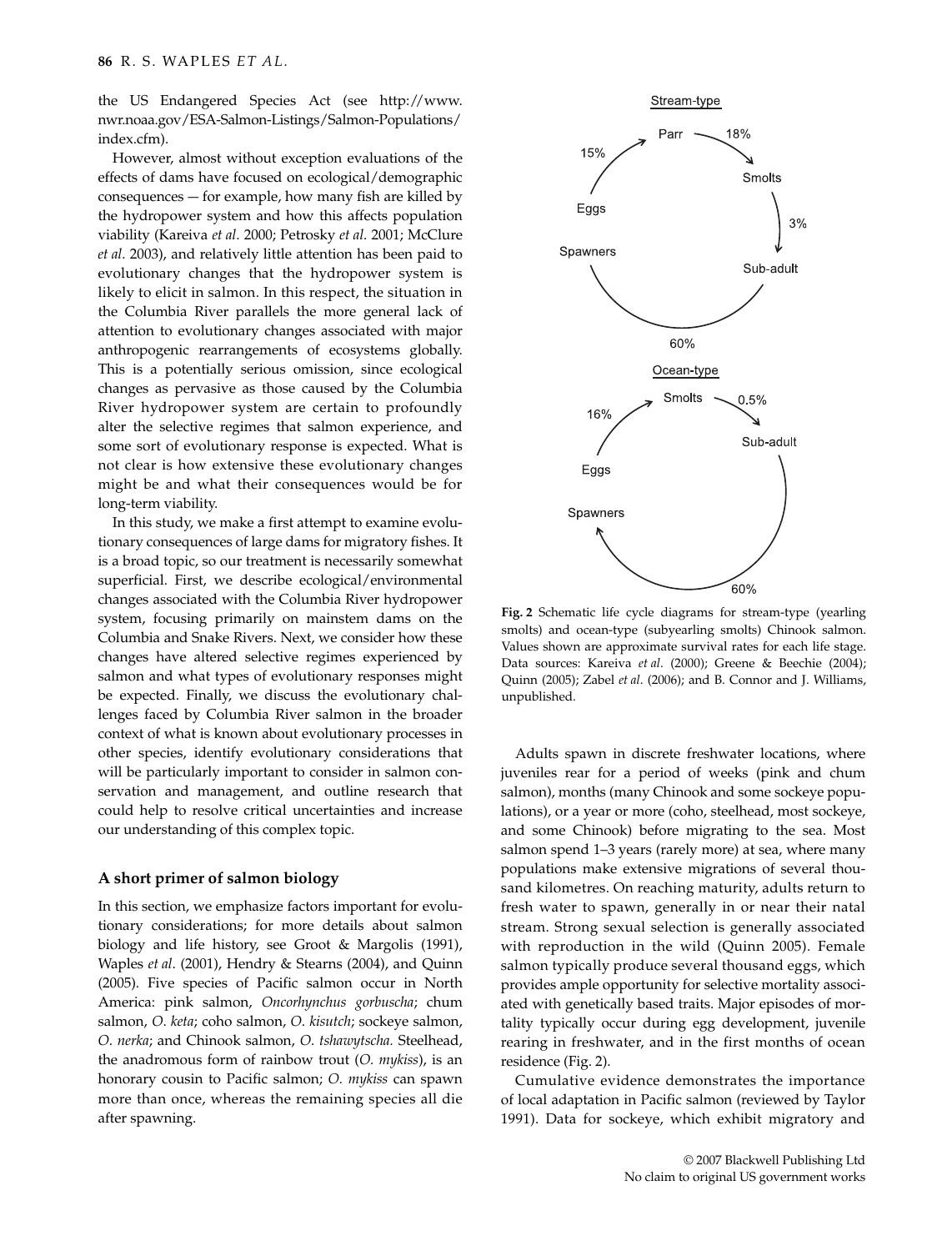

**Fig. 3** Time required for an average water particle to travel from the confluence of the Clearwater and Snake Rivers to Bonneville Dam (circles) and the number of mainstem dams along the way (thick line) from 1929 to 2001. Travel time estimates were calculated from average flows for the spring period 16 April–31 May. Source: NMFS Interior Columbia Technical Recovery Team, unpublished data.

nonmigratory forms, provide insight into underlying mechanisms. Populations of the nonmigratory form (kokanee) are ecologically exchangeable, as indicated by the high success rate (~90%) of transplantation attempts. In contrast, only three of over 80 attempts to transplant migratory sockeye have resulted in persistent populations, and each of the successes involved a translocation of less than 100 km (Wood 1995). This startling difference for two life-history types of the same species probably can be attributed to the much more complex life cycle of sockeye, which must execute a long series of changes with precise timing in order to complete their life cycle (Allendorf & Waples 1996).

Historically, Chinook, coho, sockeye, and steelhead were well distributed throughout the Columbia River basin, whereas pink were rare or absent and chum were present mostly in lower river tributaries. Today, Chinook and steelhead are depressed but still widely distributed below impassable barriers; coho and chum are extinct upstream of Bonneville Dam; and most sockeye populations have been extirpated by anthropogenic factors. According to Gustafson *et al*. (2007), an estimated 55% of historic Columbia River salmon populations have been extirpated, with values for individual species ranging from 40% in steelhead to 90% in sockeye. However, substantial components of ecological, genetic, and life-history diversity remain in the basin, especially for Chinook and steelhead. Some Columbia River populations are particularly distinctive. The Upper Salmon River in Idaho supports the highest spawning populations of Chinook, sockeye, and steelhead in the world (> 2000 m above sea level altitude; 1500 km from the ocean). Steelhead populations east of the Cascade



**Fig. 4** Monthly average flow of the Columbia River measured at the Dalles (307 km from the sea) for three representative decades. Source: USGS National Water Information System [\(http://nwis.waterdata.usgs.gov/nwis\).](http://nwis.waterdata.usgs.gov/nwis)

crest are from a different subspecies than occurs on the coast, and interior Columbia and Snake populations of Chinook salmon are from two divergent lineages with distinctive genetic and life-history characteristics that behave effectively as separate biological species in areas where they are sympatric (Waples *et al*. 2004).

## **Ecological changes associated with the hydropower system**

## *Physical conditions*

River impoundments fundamentally alter flow by decreasing water velocity (Fig. 3), disrupting seasonal patterns with storage reservoirs (Fig. 4), and enhancing withdrawals for irrigation. Consequently, juvenile salmon now require substantially more time to migrate downstream through the Snake and Columbia Rivers (Raymond 1979). Furthermore, large pools upstream of dams have inundated historical spawning habitat, and, in some extreme cases, stretches of salmon-bearing streams are completely dewatered during the summer.

Changes in flow also affect thermal regimes by changing both mean water temperatures and the variance in temperature at several temporal scales (Steel & Lange 2007). These effects are often exacerbated by loss of riparian vegetation (NRC 1996). Higher temperatures reduce growth efficiencies, which must be offset by higher consumption rates and greater prey production. Changes in water temperature also affect metabolic rates of salmon predators. Petersen & Kitchell (2001) used a bioenergetics model to show that predation on juvenile salmonids in the mainstem Columbia River is 30% higher in periods of relatively warm water temperatures.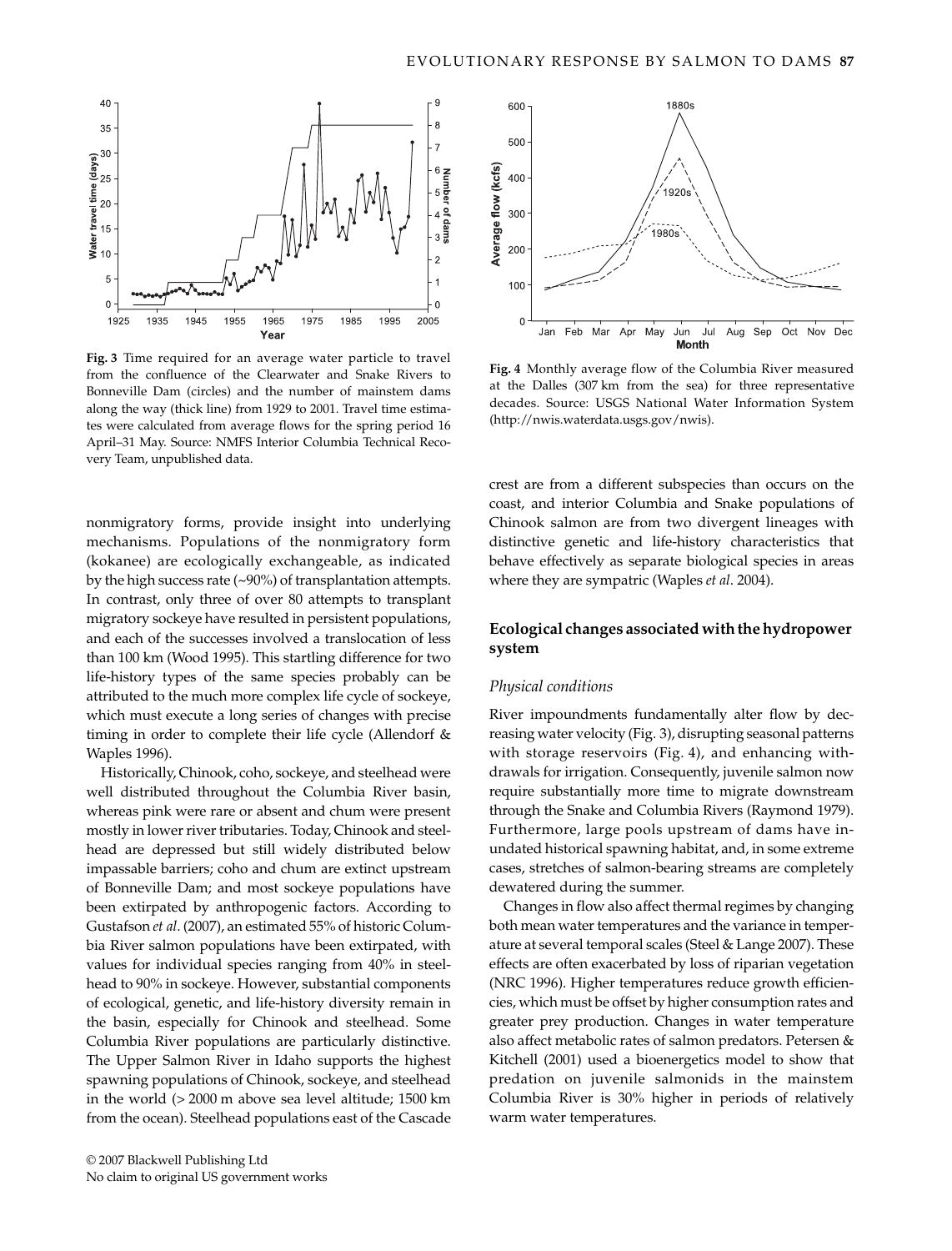## *Water quality*

Hydropower development has promoted agricultural production, which diverts large amounts of water for irrigation. Only one-third of the water withdrawn from streams and lakes in the Pacific Northwest is ever returned (NRC 1995), and the water that does return is typically of poor quality, with lower dissolved oxygen and higher temperature, salinity, sediment loads, and contaminants from pesticides and fertilizers. These changes in water quality adversely affect development, growth, survival (Regetz 2003), susceptibility to disease, and the virulence of infection (Loge *et al*. 2005).

## *Dam passage*

Impassable dams on the Upper Columbia (Chief Joseph/ Grand Coulee) and Snake (the Hells Canyon complex) preclude migratory access to thousands of kilometres of historical salmon-bearing streams, and remaining populations must pass up to nine dams during migration (Fig. 1). Although adult fish ladders were included in original designs for these lower river dams, juvenile seaward migration was largely ignored, with the result that young fish had to either pass through turbines or over the tops of dams through spillways. Studies documenting extremely high mortality during downstream migration (greater than 99% in some years; Williams & Matthews 1995) prompted major changes, including large bypass screens, increased spill, and transportation of smolts through the hydropower system in barges. Survival of adults during upstream migration is generally high (for example, 80–90% total survival through eight dams on the Columbia and Snake Rivers; Williams *et al*. 2005), but passage delays often occur at each dam as the fish seek a way through the turbulent tailraces. Median passage times are about 1 day per dam, but individuals can require a week or more to pass a single ladder (Keefer *et al*. 2004).

## *Downstream effects*

Alteration of the magnitude and timing of river flow and the near elimination of flooding due to diking represent a fundamental shift in the physical state of the Columbia River estuary. Further, loss of connectivity among remaining habitats has restricted fish distributions and severely limited an important source of organic carbon for local food webs (Sullivan *et al*. 2001; Fresh *et al*. 2005). Dredging activity in the lower river to maintain shipping channels disturbs bottom sediments and affects the benthic fauna (McCabe *et al*. 1998). These factors also affect physical and biological characteristics of the offshore plume environment that are important to salmon growth and survival (de Robertis *et al*. 2005; Morgan *et al*. 2005; Emmett *et al*. 2006).

## *Invasive species*

Along the Columbia and Snake River mainstems, juvenile and adult salmon consistently encounter 20–40 non-native fish species, particularly in reservoirs (which facilitate the spread of non-native species as well as the expansion of native populations suited to these lotic environments; Havel *et al*. 2005). In Columbia River reservoirs, introduced walleye (*Sander vitreus*) and smallmouth and largemouth bass (*Micropterus dolomieu* and *Micropterus salmoides*, respectively) consume hundreds of thousands of juvenile salmon annually and up to 35% of the juveniles in some populations (Rieman *et al*. 1991; Fritts & Pearsons 2004). Non-native taxa are also broadly established in salmon spawning and rearing habitats of most Columbia River Basin tributaries.

Non-native species function in aquatic and terrestrial food webs as predators and competitors for food and space. For example, each year an estimated 2–4 million adult American shad (*Alosa sapidissima*) pass through Bonneville Dam between May and July, making this introduced Atlantic species the most abundant anadromous fish in the Columbia River Basin. Non-native species have also affected Columbia River communities via habitat alteration, by facilitating transmission of disease, and through hybridization with native taxa.

## *Predator/prey interactions*

Reservoirs and islands formed by dredged spoils have facilitated population explosions of native Northern pikeminnow (*Ptychocheilus oregonensis*) and Caspian tern (*Sterna caspia*). Control measures have been implemented for both species to limit predation on juvenile salmon (Strauss *et al*. 2006). The tern population in the lower river grew from zero to over 7000 breeding pairs during 1980–2000 (Suryan *et al*. 2004) and in 1998 consumed an estimated 9.1–15.7 million juvenile salmonids in the Columbia River estuary (Roby *et al*. 2003).

## **Evolutionary consequences for salmon**

Evolutionary changes require genetic variation in a heritable trait. Narrow-sense heritability (*h2*) quantifies the fraction of trait variation attributable to genetic (as opposed to environmental) factors. A number of morphological, physiological, and life-history traits in Pacific salmon show relatively high heritabilities, including: growth rate  $(h^2 = 0.1 - 0.8)$ , tolerance to high temperature  $(0.48)$ , egg number (0.16–0.67), and various meristic traits (0.4–0.9) in rainbow trout (Hallerman 2003); precocious male maturation (0.1–0.5; Heath *et al*. 1994), age at maturity (0.2–0.6; Hankin *et al*. 1993; Hard 1995, 2004), growth rate (0.3; Hard 2004), and disease resistance (up to 0.8; Beacham & Evelyn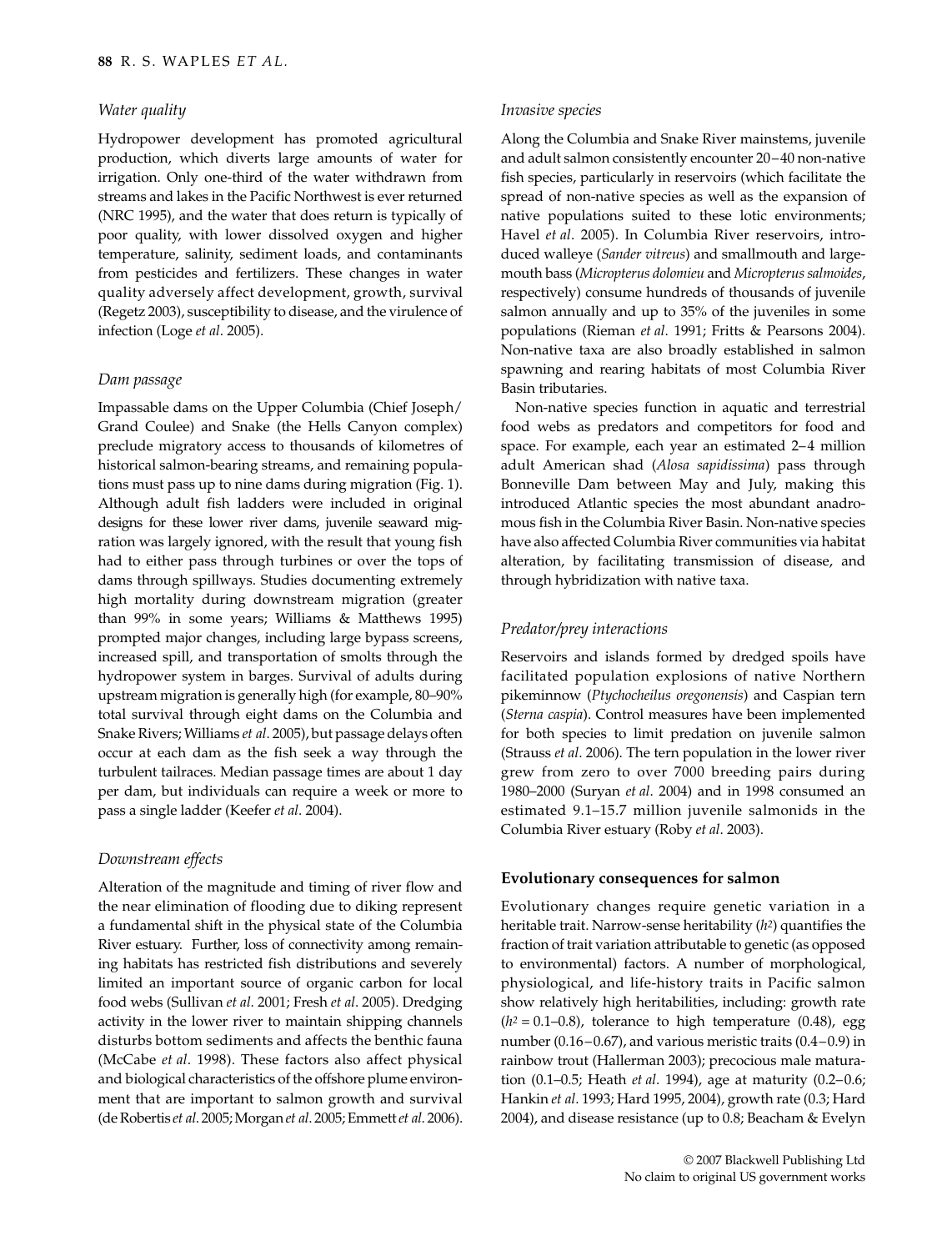1992; Hard *et al*. 2006) in Chinook salmon; and spawn timing in various species (0.2–0.5; Hard & Hershberger 1995; Hard 2004). Studies of Chinook salmon transplanted to New Zealand have also found high heritabilities for timing of maturation (Quinn *et al*. 2000), egg size (Kinnison *et al*. 2001), and secondary sexual characteristics (Kinnison *et al*. 2003). Collectively, these data suggest that evolutionary responses to the types of altered selective regimes produced by the Columbia River hydropower system can be expected. Below we describe the types of evolutionary pressures associated with the Columbia River hydropower system, organized by life stage to facilitate comparison with the generalized salmon life cycle shown in Fig. 2.

## *Egg-juvenile phase*

Columbia River salmon typically experience high mortality during juvenile rearing stages (Fig. 2), which provides ample opportunity for an evolutionary response. Within populations, size-selective mortality is strong during this phase, perhaps related to the establishment of social hierarchies (Zabel & Achord 2004). Although direct effects of the hydropower system on these life stages are probably minimal in many populations, the condition of juveniles as they enter the hydrosystem and their migrational timing determine their success in later life stages, as described below. In addition, some populations, such as Snake River fall Chinook salmon, spawn and rear below dams, and their survival is affected by regulated river flow and temperature (Smith *et al*. 2003).

*Passage at the dams.* The large (~ 30 m high) mainstem dams create strong selective pressures for fish that have the ability to navigate through, around, or over the concrete structures. Juveniles have at least three passage options at each dam: over the spillway, through the turbines, or through a juvenile bypass system. Each dam passage scenario poses different survival probabilities and selective pressures for juvenile salmon, and the fraction using each option depends on fish size (Zabel *et al*. 2005). Juveniles migrating over spillways typically survive at higher rates than those passing through turbines or bypass systems (Ferguson *et al*. 2005), and they also spend less time in the area near the dam, where predator densities are high (Ward *et al*. 1995). The array of juvenile passage scenarios guarantees that each year, different individuals within populations, and different populations within species, experience diverse selective pressures as they migrate downstream.

*Transportation.* In addition to the three bypass options, juveniles can be collected at a dam and transported downstream in a barge or truck to the area below Bonneville Dam. In some years, as many as 99% of the juveniles of some species are transported (Williams *et al*. 2005). This practice creates an entirely different selection regime compared to that experienced by in-river migrants. Nearly all transported fish survive to release below the hydrosystem, whereas their counterparts that migrate in-river typically suffer 50% mortality (Williams *et al*. 2005). However, post-release survival of transported fish is often much reduced (for Snake River spring and summer Chinook salmon, approximately half that of fish that arrived below the hydrosystem via in-river migration; Williams *et al*. 2005). The result of these management practices is a large difference in the amount of time it takes juveniles of the same species to reach the estuary: in-river migrants require 2–6 weeks to migrate through the hydrosystem, while transported fish arrive at the same destination in 2 days (Muir *et al*. 2006).

*Competition and predation.* Although evolutionary responses of Pacific Northwest salmonids to the presence of nonnative species have not been investigated, such responses are well documented for a range of other taxa (Cox 2004; Straus *et al*. 2006). In particular, we might expect the following responses to novel predation pressures on juvenile salmon: use of alternative habitats, which might be suboptimal with respect to temperature, flow, and food resources; shifts in diet; increased escape or avoidance responses, which can be energetically costly; and altered migration timing. The Northern pikeminnow and Caspian tern, whose predation rates on juvenile salmon have skyrocketed in recent years because hydrosystem changes have created favourable foraging opportunities, are known to be size-selective predators. Pikeminnow favour smaller juvenile salmon (Muir *et al*. 2006), whereas terns preferentially select larger fish for their own consumption but smaller fish when feeding their young (Anderson *et al*. 2005). Peak tern colony occupancy in the lower Columbia River is late May, which would tend to favour juveniles migrating either earlier or later in the season.

## *Early ocean phase*

Juvenile migration of salmon in the Columbia River basin is so dramatically changed from historical conditions that, in addition to direct mortality, sublethal effects are expected. These effects (stress, injury, and disrupted migration timing) can be manifest as latent mortality later in the life cycle (Williams *et al*. 2005) — especially in the early ocean phase, which typically involves high natural mortality (Fig. 2).

*Size and condition.* Size and condition are crucial factors in determining survival of juveniles, as they must successfully forage and grow rapidly to minimize the time they are small enough to suffer high predation rates. Selection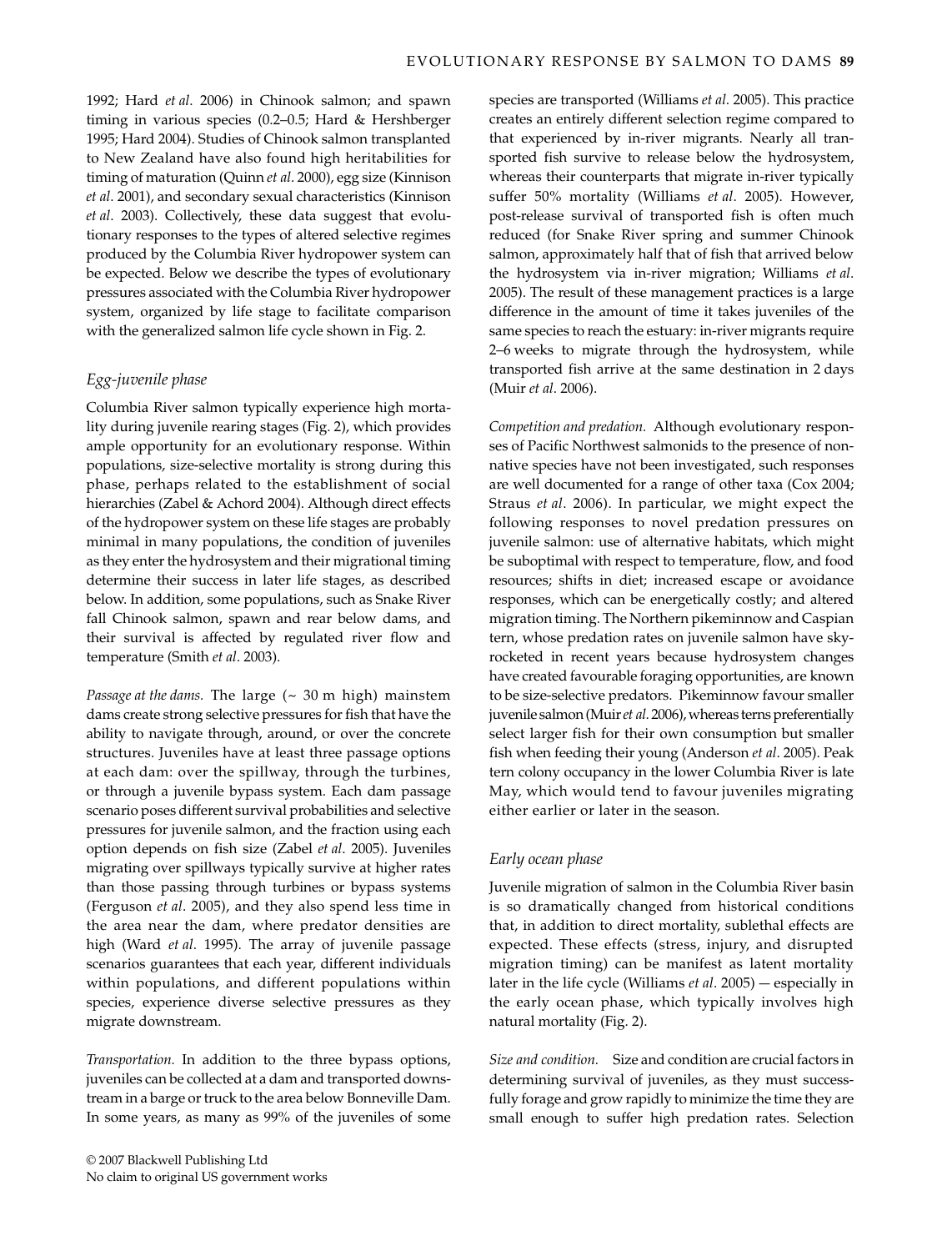coefficients for size of juvenile Chinook salmon entering the hydropower system are extremely high when compared to other taxa in other systems (Zabel & Williams 2002). In addition, in-river migrants grow an average of 6–8 mm in length during downstream migration, while transported fish have negligible growth (Muir *et al*. 2006). As a consequence, the two groups differ in size and susceptibility to the suite of predators awaiting them in the estuary (Muir *et al*. 2006).

*Migration timing.* The timing of life-history events is often a critical component of fitness, particularly for migratory species. Timing of juvenile migration is heritable in salmon (Taylor 1990, 1991), and Pearcy (1992) suggested that salmon might adapt their seaward migration timing to exploit optimal conditions (temperature, feeding opportunities or predator avoidance) during river migration and ocean entry. For spring migrants (steelhead and streamtype Chinook), survival during migration through the reservoirs decreases with increasing temperature (Williams *et al*. 2005), which typically increases during the migration season. Thus, current conditions favour early migrating fish within populations, as well as populations that on average migrate earlier in the season. However, development of hydroelectric dams has slowed downstream migration of juvenile Chinook salmon by approximately 2 weeks (Raymond 1979). This entails a substantial fitness cost when the fish reach the ocean, as those migrating later in the season have reduced survival to adulthood (Zabel & Williams 2002; Williams *et al*. 2005; Fig. 5).

#### *Adult migration phase*

Adult salmon no longer have to swim hundreds of kilometres upstream against a strong current on their spawning runs, which presumably has resulted in relaxation of selection for traits such as swimming endurance, fusiform body shape, and a high body fat content to fuel the migration; (Crossin *et al*. 2004). Historically, Celilo Falls in the Columbia River Gorge represented a major challenge to anadromous adults and would have eliminated from the breeding population fish incapable of surmounting the cataract. Native Americans annually set up fishing camps at the falls to harvest salmon as they made their way up the few viable routes, but these fishing opportunities, and the evolutionary challenge they posed to salmon, were eliminated when the falls were inundated by the reservoir created by the Dalles Dam in 1957.

Adult fish ladders generally operate effectively enough to avoid large direct mortality of migrating salmon, but they still can exert considerable selective pressures. Salmon are justifiably renowned for their homing ability and acute sense of olfaction, but to successfully pass upstream through today's hydropower system, they must now be able to



**Fig. 5** Top: probability of adult return to Lower Granite Dam vs. juvenile arrival date to the estuary (below Bonneville Dam) for Snake River spring/summer Chinook salmon. Solid line is logistic regression; dotted lines are 95% confidence intervals. Analysis based on unpublished data for 4538 juveniles tagged with unique codes in 2002. Bottom: distribution of arrival time at Bonneville Dam in 2002 of tagged juveniles representative of the population as a whole.

detect relatively weak outflows associated with adult fish ladders amidst the turbulence below mainstem dams — a challenge they have never had to meet in their severalmillion-year evolutionary history.

For adults, even short delays finding each ladder can be costly. Adult salmonids cease feeding during their upstream migration and thus rely on energy reserves to carry them to spawning grounds. Extensive delays at dams can result in the depletion of these reserves (Geist *et al*. 2000), and fish that take longer to pass dams are less likely to successfully complete their migration (Caudill *et al*. in press). When migrating adult salmon encounter warm water temperatures ( $> 20$  °C) in mainstem reservoirs, which often occur later in the migration season, they often take refuge in cooler tributaries (High *et al*. 2006). This has the effect of further delaying migration and might affect ultimate homing accuracy (although the latter has not been empirically demonstrated).

## *Reproduction*

In addition to delays and mortality associated with adult dam passage, the Columbia River hydropower system has other indirect effects on reproduction in salmon populations. Pristine populations of Pacific salmon at or near carrying capacity undergo intense sexual selection on the spawning grounds (Quinn 2005). By dramatically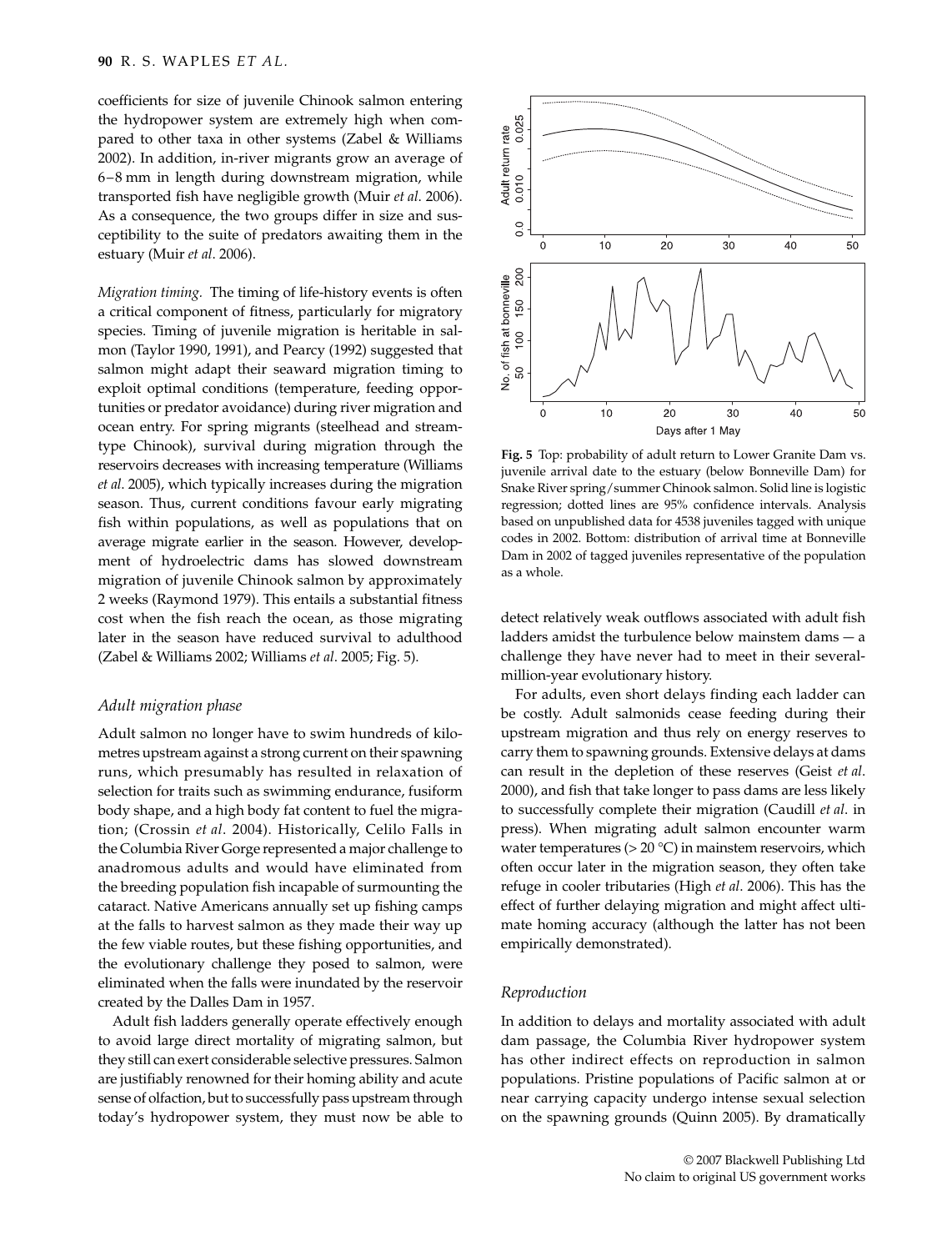reducing population abundances, dams and other anthropogenic activities have diminished competition and sexual selection during reproduction.

## *Effects across multiple life stages: cost of migration*

Migration entails evolutionary costs (mortality, energy expenditure), so migratory life histories will be favoured only if these costs are offset by increased survival and growth in the habitat accessible as a result of migration (Gross 1987; Roff 1988). Hydroelectric development in the Columbia River basin has increased the cost of migration for salmon populations, and this should make conditions more favourable for nonmigratory forms. More pervasive effects are likely for *Oncorhynchus mykiss* and *Oncorhynchus nerka*, which are characterized by the existence of multiple evolutionarily stable states; both species have numerous nonmigratory as well as anadromous populations (Hendry & Stearns 2004). In *O. mykiss* in particular, anadromous steelhead provide the evolutionary glue that connects populations by occasional gene flow and ensures that they follow a common evolutionary trajectory. Steelhead tend to cease migration in reservoirs when water temperature exceeds approximately 13 °C (as often occurs later in the migration season; Williams *et al*. 2005), which can lead to disruptive selection favouring either early migration or adoption of a nonmigratory life history.

The cost of migration also has important consequences for the expression of multiple spawning in *O. mykiss*. Repeat spawners undergo a seaward migration shortly after they spawn in the spring. This seaward migration of adult steelhead through the Columbia River hydropower system is extremely risky under current conditions (> 99% mortality; Ferguson *et al*. 2005), which should provide strong selection toward semelparity. Finally, increasing the cost of migration can change the balance between natural and sexual selection. As migration becomes more arduous, individuals have less energy to devote to secondary sexual characteristics (Kinnison *et al*. 2003), which further reduces the strength of sexual selection beyond the effects noted above related to reductions in population size.

## *Collateral damage*

The sections above consider changes to salmon ecosystems directly caused by hydropower operation. For completeness, we include here a brief summary of two other important agents of evolutionary change that are indirectly associated with hydropower operation: harvest and hatcheries.

Even in the 1930s, it was apparent to fishery managers that construction of mainstem dams would have serious impacts on salmon populations. One tangible response to these concerns was passage of the Mitchell Act (US Public Law 75–502; 1938), which mandated construction of hatcheries to compensate for losses of natural populations. Additional 'mitigation' hatcheries accompanied construction of subsequent mainstem dams in the Columbia and Snake Rivers. Over the past decade, Columbia River basin salmon and steelhead hatcheries have released over 100 million juvenile salmon each year into streams, where they interact ecologically and genetically with wild populations. Evolutionary consequences of salmon hatcheries have received far more attention than other anthropogenic factors (see Waples & Drake 2004 and Mobrand *et al*. 2005 for discussions).

Management of mitigation hatcheries has been inextricably intertwined with management of fisheries to harvest hatchery-produced fish. These fisheries typically occur at sea or in the mainstem, where fish from many different populations commingle and are harvested in mixed-stock fisheries. Harvest management attempts to 'shape' the harvest toward certain times and localities, which can exert substantial selective pressures for or against certain populations or behaviours. In addition, many of the fisheries either actively or passively select for larger fish, which creates a selection gradient for traits related to size (e.g. growth rate and age at maturity). Recently there has been some interest in the evolutionary consequences of harvest, both in salmon (Hard 2004) and other species of fish (Conover & Munch 2002; Hutchings 2005).

## **Synthesis and conclusions**

Two conclusions are readily apparent from material presented above. First, selective regimes experienced by Pacific salmon have been profoundly altered by the Columbia River hydropower system. Second, there is a strong heritable component to many of the traits that would be expected to be under strong selection as a result of these environmental changes. However, evaluating the actual evolutionary responses by salmon populations, and what this ultimately means for long-term sustainability, is much more complicated. To begin to address these issues, we first review some general evolutionary considerations and then turn to discussing data for salmon.

Abundant empirical evidence documents the reality of contemporary microevolution in natural populations (including Pacific and Atlantic salmon), but very strong directional selection is seldom observed (Kingsolver *et al*. 2001; Kinnison & Hendry 2001). Merilä *et al*. (2001) discussed a number of reasons why this might be the case. First, perhaps no evolution has actually occurred. Heritability of the trait(s) under consideration might be overestimated, or selection might be acting on a nonheritable part of the phenotype. Second, evolution might be occurring but its action masked by confounding factors.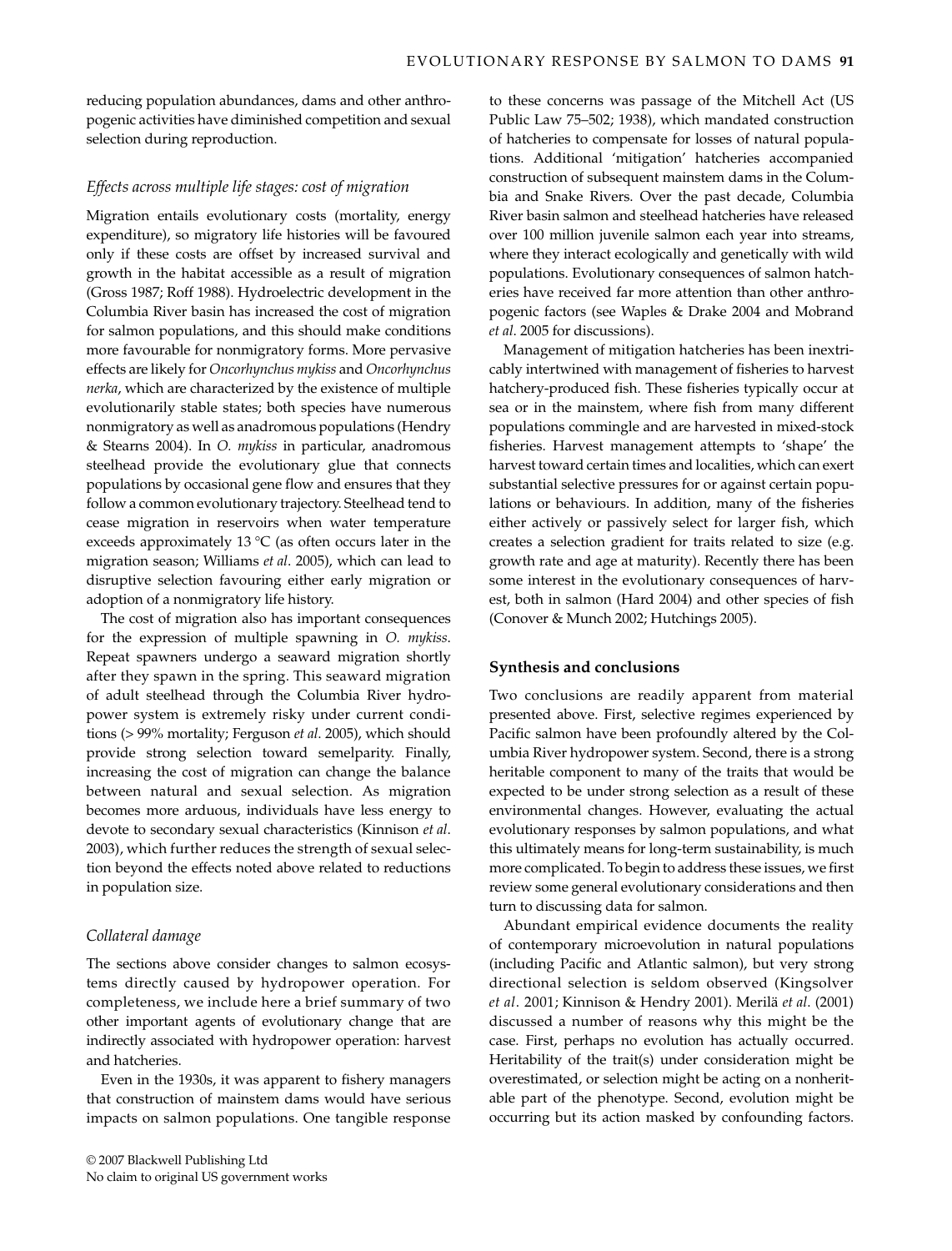For example, because of genetic correlations among selected traits, in some cases evolution of bill size in Galapagos finches occurred in the opposite direction to that predicted (Grant & Grant 1995). Only a few studies (e.g. Hard 2004) have measured genetic correlations among life-history traits in Pacific salmon. Alternatively, the species might have evolved (changed its norm of reaction) just to maintain the same phenotype in an altered environment. Or, selection might be variable in space and/or time, so that the net evolutionary response is modest. Finally, statistical power might be insufficient to detect any but the most pronounced evolutionary changes.

We can conclude from the above that the evolutionary responses of Pacific salmon to ecosystem changes caused by the Columbia River hydropower system will be difficult to predict and challenging to measure. For example, several different factors exert selective pressures for juvenile migration timing (growth rates; predation pressure in freshwater; marine conditions), and these factors do not necessarily all act in the same direction. This might help explain the apparent disconnect between the optimal time of arrival at the estuary of juvenile Chinook salmon and the observed time (Fig. 5). In spite of apparently strong selection for early migration timing, these populations might find it difficult to compensate for dam-related delays by an evolutionary response. Attaining a critical size appears to be a trigger for initiation of seaward migration (Achord *et al*. 2007), and there is evidence that larger size at migration is also strongly selected for (Zabel & Williams 2002). Thus, an evolutionary shift to earlier migration timing might also require evolution of a higher growth rate. Although growth rate in Chinook salmon is heritable (*h2* = 0.3; Hard 2004), increasing growth rates typically involve trade-offs with other fitness-related traits (Conover & Schultz 1997; Hard 2004).

Dams have their most dramatic and direct effects on the juvenile and adult migratory phases; in both cases, genotypes favoured under current conditions differ considerably from those favoured in pristine river systems. However, we have also seen that, indirectly, dams can produce an evolutionary response that is expressed at a different life stage (e.g. by increasing the cost of migration, which reduces energy available for sexual selection and increases the relative fitness of the nonanadromous life history). These general themes are broadly relevant to investigations of the evolutionary effects of dams on migratory species on a global scale.

An unusual, local twist is that current operation of the Columbia River hydropower system ensures that each year, some juveniles migrate downstream through all the dams, while others from the same population are transported in trucks or barges. As we have seen, the two groups of fish have different mortality rates while in the rivers and, presumably, during their early ocean residence. This

repeated partitioning of a single population into components with different demographic trajectories is analogous to what occurs in a natural population subjected to hatchery supplementation (Waples & Drake 2004). Under these conditions, it can be very challenging to determine the net effects of selection within the population. A related phenomenon (and additional complexity) is that ecological changes create novel selective pressures not only among individuals within populations, but also among populations within species.

Although this topic is challenging and has been relatively neglected for a long time, a number of things can be done to help advance our understanding of the evolutionary responses of Pacific salmon to anthropogenic chan-ges, including those associated with the Columbia River hydropower system. Estimates of heritabilities can be obtained for more traits in more species, if possible in natural populations using modern molecular methods of parentage analysis. The potential upward bias in estimated heritabilities noted by Merila *et al*. (2001) can be addressed in part by more fully accounting for maternal effects in quantitative genetic studies.

Experiments to elucidate the genetic architecture (gene– gene correlations) of the target species are important to fully understand the effects of natural selection, which (except in simple computer models) seldom operates on a single trait. However, these evaluations can be complicated by evolution of the genetic covariance matrix itself. The evolutionary response of salmon to environmental change cannot be understood without also understanding the capacity of the species for phenotypic plasticity (expression of multiple phenotypes with the same genotype). The range of phenotypes expressed is known as the norm of reaction (Hutchings 2004), and reaction norms can be characterized by common-garden experiments. All of these approaches are challenging to implement with nonmodel species, especially those (such as Pacific salmon) that are age-structured, have a relatively long generation time (which typically equals or exceeds the experimental time available for a doctoral thesis), and spend half or more of their life in the highly unpredictable marine environment. Implementing some of these approaches, however, can provide vital information for conservation and management of migratory species such as salmon.

## *Climate change*

Evidence is beginning to accumulate showing an evolutionary response by species to recent climate change (Bradshaw & Holzapfel 2006). Theoretical considerations and empirical results indicate that natural populations are capable of relatively rapid evolution (0.1–0.5 standard deviation of trait value per generation) over short time periods (tens or hundreds of generations), but the rate that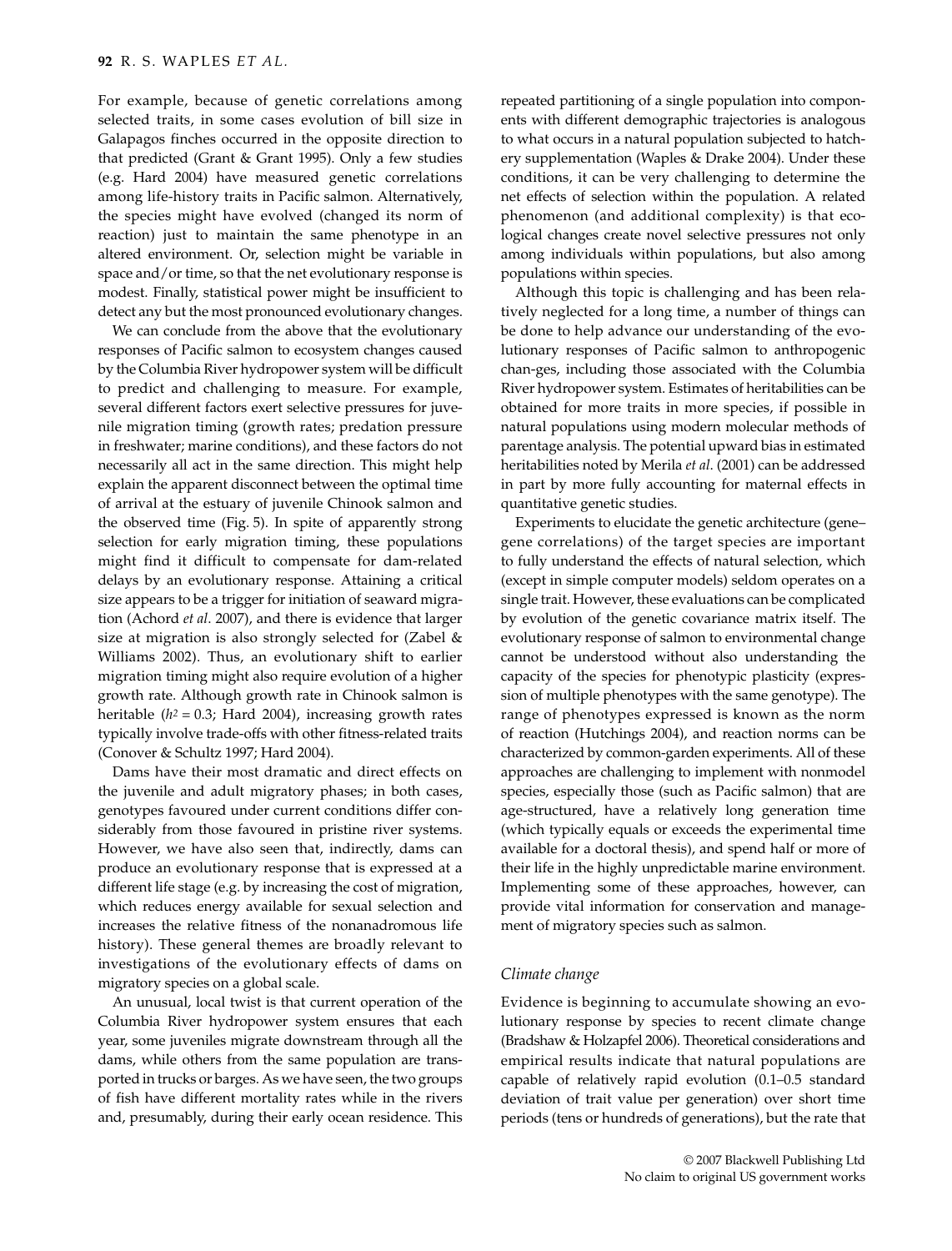natural populations can sustain for long periods of time is much lower (a few per cent standard deviation change in a trait per generation) (Kinnison & Hendry 2001).

Climate changes have important consequences for Pacific salmon and will interact synergistically with direct environmental effects of dams to determine the nature and extent of evolutionary responses by salmon. Some consequences are predictable in a general way (Mote *et al*. 2003): warming trends will shift precipitation toward winter rains rather than snow, and reduced snowmelt will produce earlier peak flows and less cool water in summer, when elevated stream temperatures can approach the thermal tolerance for salmon. Higher water temperatures will mean higher metabolic rates for juvenile salmon, as well as higher consumption rates for predators. Warmer thermal regimes might also promote the evolution and spread of infectious diseases, as well as the virulence of disease outbreaks.

In response to these new challenges, Columbia River salmon populations will have four options: (i) express a different phenotypic without any genetic change (phenotypic plasticity); (ii) evolve a different phenotype; (iii) move to a new location more compatible with their existing phenotype and life history; or (iv) go extinct. We know that salmon can express plasticity for key life-history traits (Beckman & Dickhoff 1998), are capable of relatively rapid evolution in novel environments (Quinn *et al*. 2001), and can in some cases rapidly colonize newly accessible habitat (Milner 1987). We also know that salmon populations can go extinct — the fate of perhaps 30% of historic populations in the contiguous USA. (Gustafson *et al*. 2007). However, we still have a lot to learn before we have a sound basis for predicting which of these scenarios is most likely in any given circumstance.

## *Sustainability*

A key question for management and conservation is, 'What do evolutionary changes associated with the hydropower system mean for long-term sustainability of salmon in the Columbia River?' Some general insights into this complex question can be gained by simple models of populations challenged by environmental changes. Because adaptation requires genetic deaths that result from the action of natural selection, populations experiencing rapid environmental changes often are in a race to adapt before they go extinct (Burger & Lynch 1995; Gomulkiewicz & Holt 1995). These studies show that the mean population phenotype typically evolves in parallel with, but lags behind, the optimum, and the magnitude of the lag is a crucial factor determining extinction risk. Figure 5 provides evidence of a lag of this type in timing of arrival of juvenile Chinook salmon to the estuary. In addition, random demographic and genetic events considerably increase extinction risk in small populations, so populations that have been reduced in size by anthropogenic factors are particularly vulnerable when challenged by rapid environmental changes. Both of these factors constrain the maximum sustained rate of evolution that a population can withstand. For Pacific salmon, two additional issues are particularly important for sustainability.

*Biocomplexity.* Although it is axiomatic that biocomplexity contributes to sustainability, empirical demonstrations of this ecological principle in natural systems are rare. Perhaps the best example involves sockeye salmon in Bristol Bay, Alaska, which have supported harvests on the order of 10 million fish per year for over a century, in spite of large changes in the proportional contribution of different stock complexes to the harvest (Hilborn *et al*. 2003). That is, overall abundance and productivity is more robust than any of the contributing components. Over longer time frames, the rich store of adaptive diversity expressed by Bristol Bay sockeye salmon provides the raw material upon which future evolution can act and the resilience to meet future environmental challenges. Impassable dams have already extirpated many salmon populations and life history types in the Columbia River basin (Bottom *et al*. 2005; Gustafson *et al*. 2007). If current conditions associated with hydropower development select for a narrower range of phenotypes than what has occurred historically, biocomplexity (and prospects for long-term sustainability) will be reduced. More study is needed to determine to what extent this might be true.

*Darwinian debt.* Evidence that fish populations have evolved maladaptive traits in response to size-selective harvest has led to the concept of a Darwinian debt, which must be repaid by further evolution before the population can restore its lost fitness (Walsh *et al*. 2006). This concept is also more broadly relevant to conservation of salmon in the Columbia River basin. Although it is difficult to predict the exact nature of evolutionary responses by salmon to altered environments, such responses are inevitable given the profound changes to selective regimes and mortality profiles. Even dams as massive as those in the Columbia River have a finite useful life of only a century or two, which represents the blink of an eye on evolutionary and geological timescales.

What might be the evolutionary consequences for salmon of returning the Columbia and Snake Rivers to more natural conditions (Williams 2006)? This would presumably restore selective regimes to something approaching historical patterns. However, to the extent that salmon have adapted to the radically altered ecological conditions of the current hydropower system, we might expect a rocky period of adjustment during which the populations have to repay the Darwinian debt they accrued by re-evolving adaptations to the restored natural conditions. Juveniles adapted to surviving spillways, turbines, diversion channels, and transportation in barges would have to re-evolve skills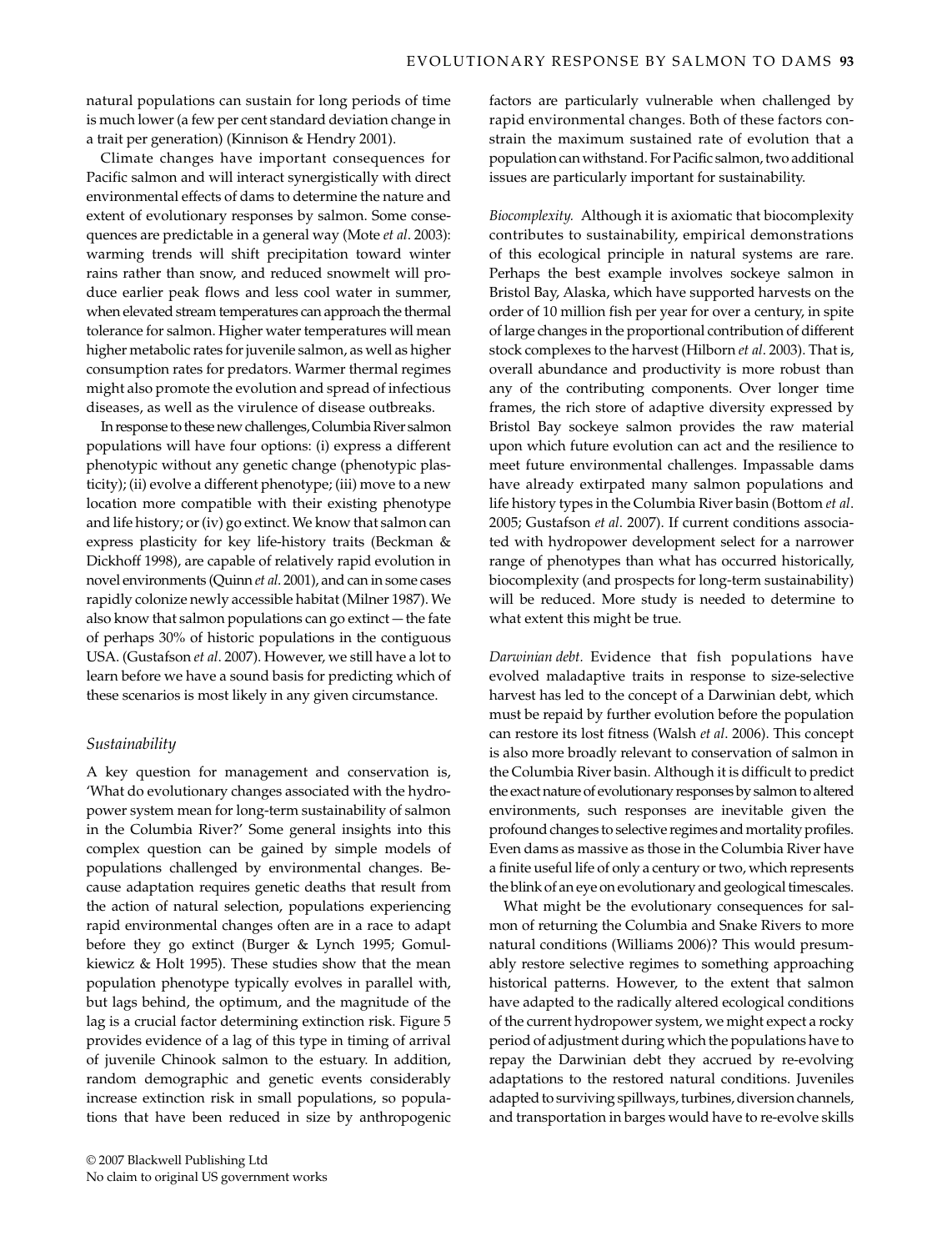## **94** R. S. WAPLES *ET AL.*

to navigate down the mainstem Columbia River at peak flows. Adults selected for the ability to navigate fish ladders and migrate through slack-water reservoirs might suddenly find they had insufficient energy reserves to migrate hundreds of kilometres upstream against strong currents and insufficient strength to surmount the renascent Celilo Falls. Timing of migration and other key life- history traits that had evolved in response to hydropower changes might be maladaptive in the new (old) environments. Thus, it is reasonable to expect that at least temporary reductions in fitness due to a Darwinian debt would accompany restoration of normative river conditions. With luck, the immediate reductions in direct mortality associated with the hydropower system would more than offset the interest on the Darwinian debt. It is not hard to imagine, however, that at least some populations might find themselves in a desperate race to re-evolve historical traits before they go extinct.

Although we have focused on Pacific salmon in one major river basin in the western USA, we expect that similar ecological and evolutionary considerations apply to Atlantic salmon (*Salmo salar*) in eastern North America and Europe, where dams also are a common feature of river ecosystems. More broadly, migratory fishes are of particular conservation concern on a global scale (e.g. McDowall 1999). Understandably, most conservation attention has focused on the extremely depressed population sizes of many migratory species. However, our analyses suggest that the nature and scale of ecosystem changes associated with large dams has the potential to elicit strong evolutionary responses in affected populations, and it will be difficult to craft effective, long-term conservation strategies without a better understanding of these contemporary evolutionary processes.

## **Acknowledgements**

We thank Sonia Sultan for stimulating discussions, Jeff Hard for providing data on heritability of life-history traits in salmon, John Williams for Fig. 1, and John Ferguson, Mike Kinnison, and two anonymous reviewers for useful comments that substantially improved the manuscript.

## **References**

- Achord S, Zabel RW, Sandford BP (2007) Migration timing, growth, and estimated parr-to-smolt survival rates of wild Snake River spring-summer Chinook salmon from the Salmon River basin, Idaho, to the lower Snake River. *Transactions of the American Fisheries Society*, **136**, 142–154.
- Allendorf FW, Waples RS (1996) Conservation and genetics of salmonid fishes. In: *Conservation Genetics: Case Histories from Nature* (eds Avise JC, Hamrick JL), pp. 238–280. Chapman & Hall, New York.
- Anderson SK, Roby DD, Lyons DE, Collis K (2005) Factors affecting chick provisioning by Caspian terns nesting in the Columbia River estuary. *Waterbirds*, **28**, 95–105.
- Beacham TD, Evelyn TPT (1992) Population and genetic variation in resistance of Chinook salmon to vibriosis, furunculosis, and bacterial kidney disease. *Journal of Aquatic Animal Health*, **4**, 153–167.
- Beckman BR, Dickhoff WW (1998) Plasticity of smolting in spring Chinook salmon: relation to growth and insulin-like growth factor-I. *Journal of Fish Biology*, **53**, 808–826.
- Bottom DL, Simenstad CA, Burke J *et al*. (2005) *Salmon at River's End: the Role of the Estuary in the Decline and Recovery of Columbia River Salmon*. US Department of Commerce. NOAA Technical Memorandum, NMFS-NWFSC-68.
- Bradshaw WE, Holzapfel CM (2006) Evolutionary response to rapid climate change. *Science*, **312**, 1477–1478.
- Burger R, Lynch M (1995) Evolution and extinction in a changing environment: a quantitative-genetic analysis. *Evolution*, **49**, 151–163.
- Caudill CC, Daigle WR, Keefer ML *et al*. (2007) Slow dam passage in Columbia River salmonids associated with unsuccessful migration: delayed negative effects of passage obstacles or condition-dependent mortality? *Canadian Journal of Fisheries and Aquatic Sciences*, **64**, 979–995.
- Conover DO, Munch SB (2002) Sustaining fisheries yields over evolutionary time scales. *Science*, **297**, 94–96.
- Conover DO, Schultz ET (1997) Natural selection and the evolution of growth rate in the early life history: what are the trade-offs? In: *Early Life History and Recruitment in Fish Populations* (eds Chambers RC, Trippel EA), pp. 305–332. Chapman & Hall, New York.
- Cox GW (2004) *Alien Species and Evolution: The Evolutionary Ecology of Exotic Plants, Animals, Microbes, and Interacting Native Species*. Island Press, Washington, D.C.
- Crossin GT, Hinch SG, Farrell AP *et al*. (2004) Energetics and morphology of sockeye salmon: effects of upriver migratory distance and elevation. *Journal of Fish Biology*, **65**, 788–810.
- Dietrich W (2003) *Northwest Passage: The Mighty Columbia*. University of Washington Press, Seattle.
- Emmett RL, Krutzikowsky GK, Bentley P (2006) Abundance and distribution of pelagic piscivorous fishes in the Columbia River plume during spring/early summer 1998–2003: relationship to oceanographic conditions, forage fishes, and juvenile salmonids. *Progress in Oceanography*, **68**, 1–27.
- Ferguson JW, Matthews GM, McComas RL *et al*. (2005) *Passage of Adult and Juvenile Salmonids through Federal Columbia River Power System Dams*. US Department of Commerce. NOAA Technical Memorandum, NMFS-NWFSC-64.
- Foley JA, DeFries R, Asner GP *et al*. (2005) Global consequences of land use. *Science*, **309**, 570–574.
- Fresh KL, Casillas E, Johnson LL, Bottom DL (2005) *Role of the Estuary in the Recovery of Columbia River Basin Salmon and Steelhead: an Evaluation of the Effects of Selected Factors on Salmonid Population Viability*. US Department of Commerce. NOAA Technical Memorandum, NMFS-NWFSC-69.
- Fritts AL, Pearsons TN (2004) Smallmouth bass predation on hatchery and wild salmonids in the Yakima River, Washington. *Transactions of the American Fisheries Society*, **133**, 880–895.
- Geist DR, Abernethy CS, Blanton SL (2000) The use of electromyogram telemetry to estimate energy expenditure of adult fall Chinook salmon. *Transactions of the American Fisheries Society*, **129**, 126– 135.
- Gomulkiewicz R, Holt RD (1995) When does evolution by natural selection prevent extinction? *Evolution*, **49**, 201–207.
- Grant PR, Grant BR (1995) Predicting microevolutionary responses to directional selection on heritable variation. *Evolution*, **49**, 241– 251.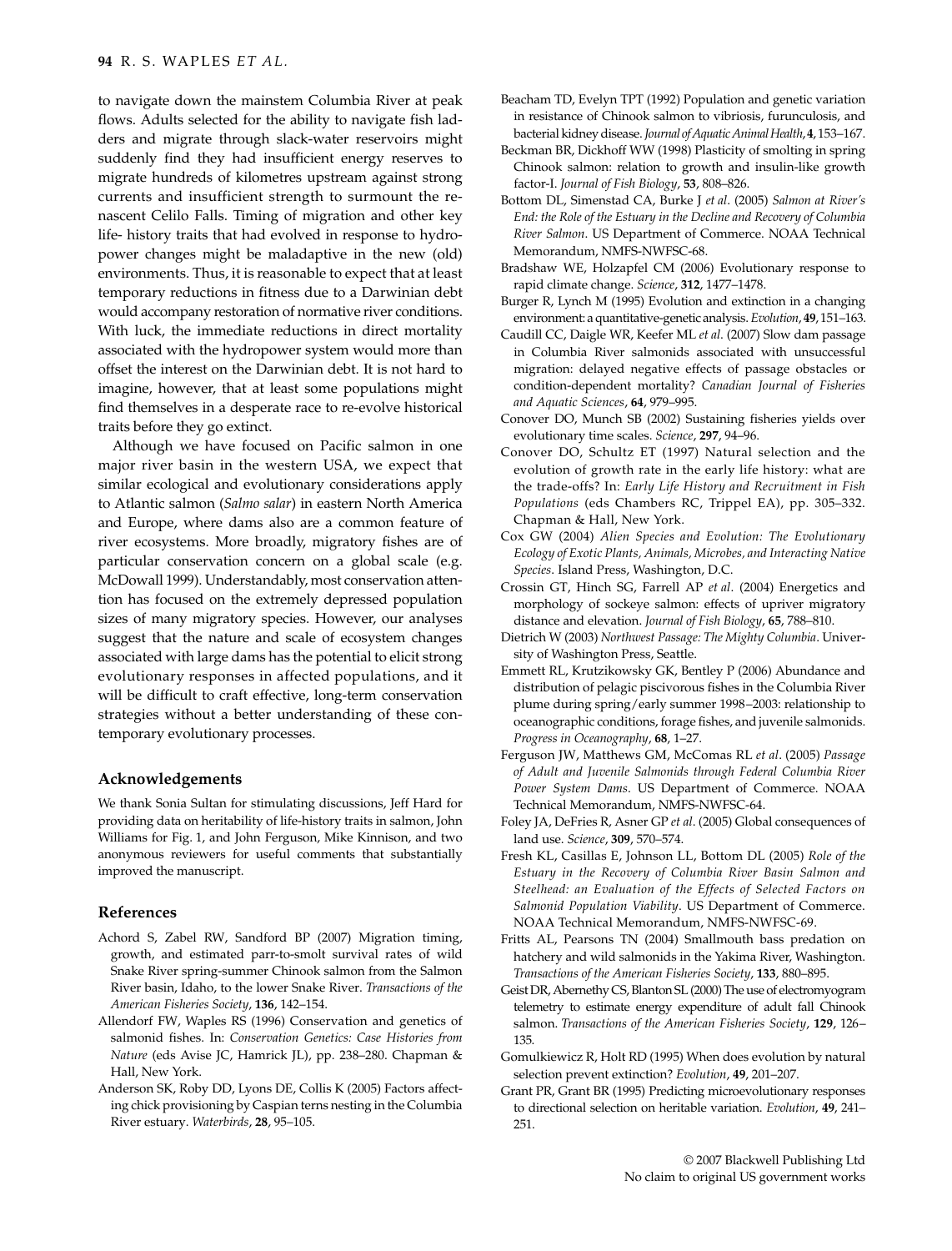- Greene CM, Beechie TJ (2004) Consequences of potential densitydependent mechanisms on recovery of ocean-type Chinook salmon (*Oncorhynchus tshawytscha*). *Canadian Journal of Fisheries and Aquatic Sciences*, **61**, 590–602.
- Groot C, Margolis L (1991) *Pacific Salmon Life Histories*. University of British Columbia Press, Vancouver, BC.
- Gross MR (1987) Evolution of diadromy in fishes. *American Fisheries Society Symposium*, **1**, 14–25.
- Gustafson R, Waples RS, Myers JM *et al*. (2007) Pacific salmon extinctions: quantifying lost and remaining diversity. *Conservation Biology*, **21**, 1009–1020.
- Hallerman EM, ed. (2003) *Population Genetics: Principles and Applications for Fisheries Scientists*. American Fisheries Society, Bethesda, Maryland.
- Hankin DG, Nicholas JW, Downey TW (1993) Evidence for inheritance of age of maturity in Chinook salmon (*Oncorhynchus tshawytscha*). *Canadian Journal of Fisheries and Aquatic Sciences*, **50**, 347–358.
- Hard JJ (1995) Genetic monitoring of life-history characters in salmon supplementation: problems and opportunities. *American Fisheries Society Symposium*, **15**, 212–225.
- Hard JJ (2004) Evolution of Chinook salmon life history under size-selective harvest. In: *Evolution Illuminated: Salmon and Their Relatives* (eds Hendry A, Stearns S), pp. 315–337. Oxford University Press, Oxford, UK.
- Hard JJ, Elliott DG, Pascho RG *et al*. (2006) Genetic effects of ELISA-based segregation for control of bacterial kidney disease in Chinook salmon (*Oncorhynchus tshawytscha*). *Canadian Journal of Fisheries and Aquatic Sciences*, **63**, 2793–2808.
- Hard JJ, Hershberger WK (1995) Quantitative genetic consequences of captive broodstock programs for anadromous Pacific salmon (*Oncorhynchus* spp.). In: *An Assessment of the Status of Captive Broodstock Technology for Pacific Salmon* (eds Flagg TA, Mahnken CV), pp. 2-1-2-75. Final Report to the Bonneville Power Administration, Environment, Fish and Wildlife, Contract DE-AI79–93BP55064, Project no. 93–56.

Havel JE, Lee CE, Vander Zanden MJ (2005) Do reservoirs facilitate invasions into landscapes? *Bioscience*, **55**, 518–525.

- Heath DD, Devlin RH, Heath JW, Iwama JK (1994) Genetic, environmental and interaction effects on the incidence of jacking in *Oncorhynchus tshawytscha* (Chinook salmon). *Heredity*, **72**, 146–154.
- Hendry AP, Stearns SC, eds (2004) *Evolution Illuminated: Salmon and Their Relatives*. Oxford University Press, Oxford, UK.
- High BC, Peery A, Bennett DH (2006) Temporary straying of Columbia River summer steelhead in coolwater areas and its effect on migration rates. *Transactions of the American Fisheries Society*, **135**, 519–528.
- Hilborn R, Quinn TP, Schindler DE, Rogers DE (2003) Biocomplexity and fisheries sustainability. *Proceedings of the National Academy of Sciences, USA*, **100**, 6564–6568.
- Hutchings JA (2004) Norms of reaction and phenotypic plasticity in salmonid life histories. In: *Evolution Illuminated: Salmon and Their Relatives* (eds Hendry A, Stearns S), pp. 154–174. Oxford University Press, Oxford, UK.
- Hutchings JA (2005) Life history consequences of overexploitation to population recovery in Northwest Atlantic cod (*Gadus morhua*). *Canadian Journal of Fisheries and Aquatic Sciences*, **62**, 824–832.
- International Commission of Large Dams (ICOLD) (1998) *World Register of Dams*. [www.icold-cigb.org. Paris.](www.icold-cigb.org.Paris)
- Kareiva P, Marvier M, McClure MM (2000) Recovery and management options for spring/summer Chinook salmon in the Columbia River Basin. *Science*, **290**, 977–979.
- Keefer ML, Peery CA, Bjornn TC, Jepson MA, Stuehrenberg LC (2004) Hydrosystem, dam, and reservoir passage rates of adult Chinook salmon and steelhead in the Columbia and Snake rivers. *Transactions of the American Fisheries Society*, **133**, 1413–1439.
- Kingsolver JG, Hoekstra HE, Hoekstra JM *et al*. (2001) The strength of phenotypic selection in natural populations. *American Naturalist*, **157**, 245–261.
- Kinnison MT, Hendry AP (2001) The pace of modern life II: from rates of contemporary microevolution to pattern and process. *Genetica*, **112–113**, 145–164.
- Kinnison MT, Unwin MJ, Hendry AP, Quinn TP (2001) Migratory costs and the evolution of egg size and number in introduced and indigenous salmon populations. *Evolution*, **55**, 1656–1667.
- Kinnison MT, Unwin MJ, Quinn TP (2003) Migratory costs and contemporary evolution of reproductive allocation in male chinook salmon. *Journal of Evolutionary Biology*, **16**, 1257–1269.
- Loge FJ, Arkoosh MR, Ginn TR, Johnson LL, Collier TK (2005) Impact of environmental stressors on the dynamics of disease transmission. *Environmental Science and Technology*, **39**, 7329–7336.
- McCabe GT, Hinton SA, Emmett RL (1998) Benthic invertebrates and sediment characteristics in a shallow navigation channel of the lower Columbia River, before and after dredging. *Northwest Science*, **72**, 116–126.
- McClure MM, Holmes EE, Sanderson BL, Jordan CE (2003) A largescale, multispecies status assessment: anadromous salmonids in the Columbia River Basin. *Ecological Applications*, **13**, 964–989.
- McCully P (2001) *Silenced Rivers: the Ecology and Politics of Large Dams*. Enlarged and updated edition. Zed Press, London.
- McDowall RM (1999) Different kinds of diadromy: different kinds of conservation problems. *ICES Journal of Marine Science*, **56**, 410–413.
- Merilä J, Sheldon BC, Kruuk LEB (2001) Explaining stasis: microevolutionary studies in natural populations. *Genetica*, **112–113**, 199–222.
- Merritt DM, Wohl EE (2002) Processes governing hydrochory along rivers: hydraulics, hydrology, and dispersal phenology. *Ecological Applications*, **12**, 1071–1087.
- Milner AM (1987) Colonization and ecological development of new streams in Glacier Bay National Park, Alaska. *Freshwater Biology*, **18** (1), 53–70.
- Mobrand LE, Barr J, Blankenship L *et al*. (2005) Hatchery reform in Washington state: principles and emerging issues. *Fisheries*, **30** (6), 11–23.
- Morgan CA, de Robertis A, Zabel RW (2005) Columbia River plume fronts. I. Hydrography, zooplankton distribution, and community composition. *Marine Ecology Progress Series*, **299**, 19–31.
- Mote PW, Parson EA, Hamlet AF *et al*. (2003) Preparing for climate change: the water, salmon, and forests of the Pacific Northwest. *Climatic Change*, **61**, 45–88.
- Muir WD, Marsh DM, Sandford BP, Smith SG, Williams JG (2006) Post-hydropower system delayed mortality of transported Snake River stream-type Chinook salmon: unraveling the mystery. *Transactions of the American Fisheries Society*, **135**, 1523–1534.
- National Research Council (1996) *Upstream: Salmon and Society in the Pacific Northwest*. National Academy Press, Washington, D.C.
- Pearcy WG (1992) *Ocean Ecology of North Pacific Salmonids*. University of Washington Press, Seattle.
- Petersen JH, Kitchell JF (2001) Climate regimes and water temperature changes in the Columbia River: bioenergetic implications for predators of juvenile salmon. *Canadian Journal of Fisheries and Aquatic Sciences*, **58**, 1831–1841.
- Petrosky CE, Schaller HA, Budy P (2001) Productivity and survival rate trends in the freshwater spawning and rearing stage

© 2007 Blackwell Publishing Ltd

No claim to original US government works